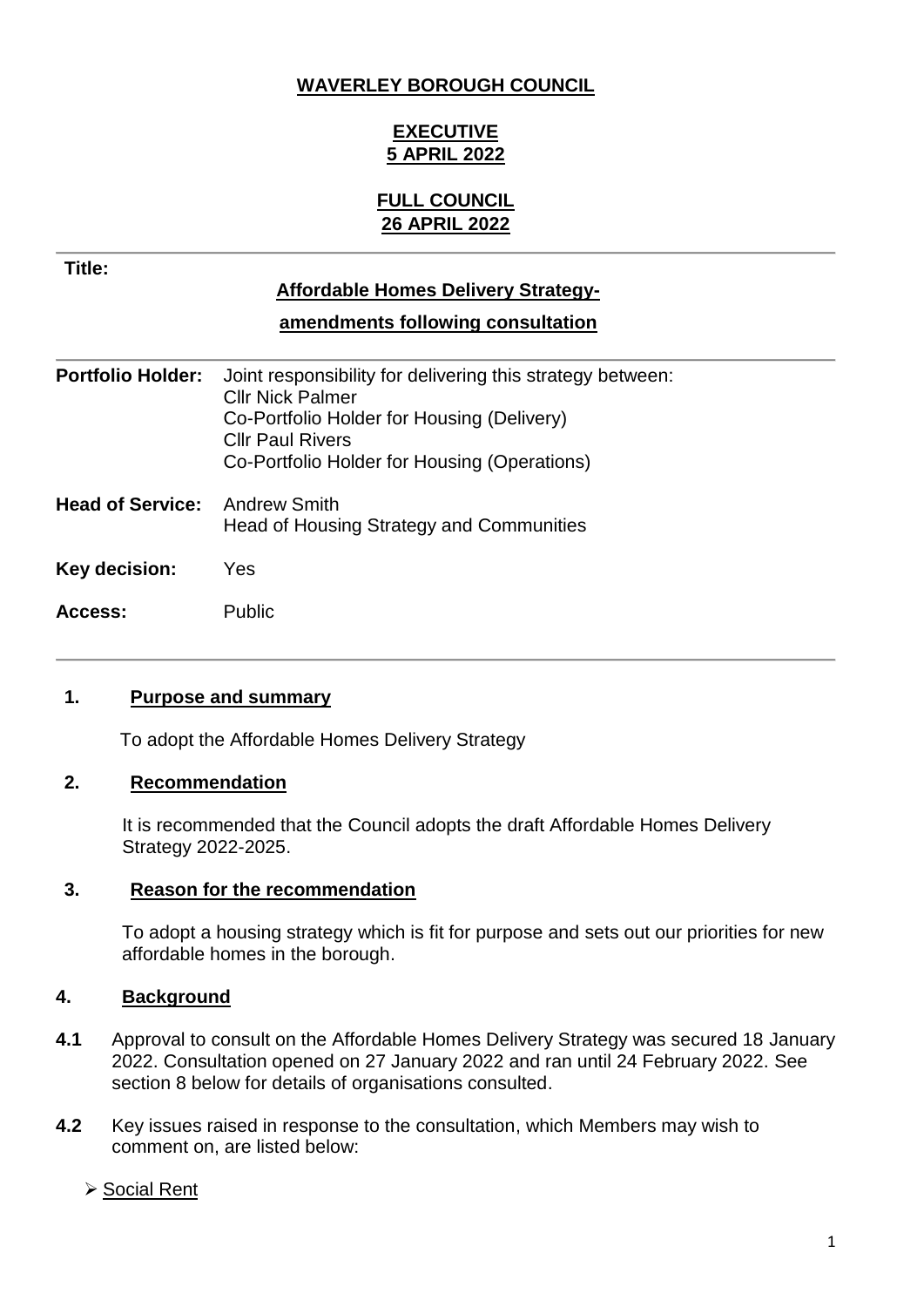Affordability and rising cost of living were raised by many respondents. As well as our work to reduce Affordable Rent levels, this highlights the need to prioritise building housing for social rent (the lowest rent of all, for our lowest income households, set at an equivalent to around 55% of market rent). We have amended the strategy to include enabling social rent as an objective.

## Affordable Rent Cap

We asked respondents whether they supported the rental caps proposed: 1 and 2 beds capped at 70% of market rent; 3 and 4 beds capped at 65% of market rent (see 5.3). The vast majority of respondents supported bringing in a cap and many felt that we should reduce affordable rents even lower than the specified levels. This comment was made particularly in relation to 1 and 2 beds, due to affordability issues for single people. Working to incorporate social rents when possible will improve affordability for single people. The Housing Strategy and Enabling team will continue to review these concerns as part of our ongoing affordability work.

## $\triangleright$  Older people and people with disabilities

Several responses highlighted the needs of older people and people with disabilities. We have revised the action plan to focus separately on the needs of these groups, and to make specific reference to the need to build affordable housing which is attractive to downsizers. This in turn will free up larger housing for families in need and encourage movement throughout the housing stock to make best use of this scarce resource.

## Viability

We have strengthened our stance and the wording around viability as a result of comments received on the consultation. This will need to be reflected in the Affordable Housing Supplementary Planning Document update.

## **5. Results of Consultation**

- 5.1 Stakeholders rated how much they agreed (or disagreed) with the objectives proposed:
- 67.2% of respondents agreed with the objective to build more
- 69% of respondents agreed with the objective to build better
- 71% of respondents agreed with the objective to build for life
- 5.2 Stakeholders were asked to rank actions in order of priority, which were prioritised as  $follows<sup>1</sup>$ 
	- 1 Building more affordable homes
	- 2 Affordability of new homes to residents
	- 3 Creating eco-friendly homes
	- 4 Improving quality and design
	- 5 Creating homes which are flexible for all our stages of life
- 5.3 Stakeholders were also asked whether a 70% rental cap on one and two bedroom properties and a 65% rental cap on three and four bedroom properties was about right or should be higher or lower.
	- 52% of respondents said they thought this should be lower,

**<sup>.</sup>**  $1$  1= Highest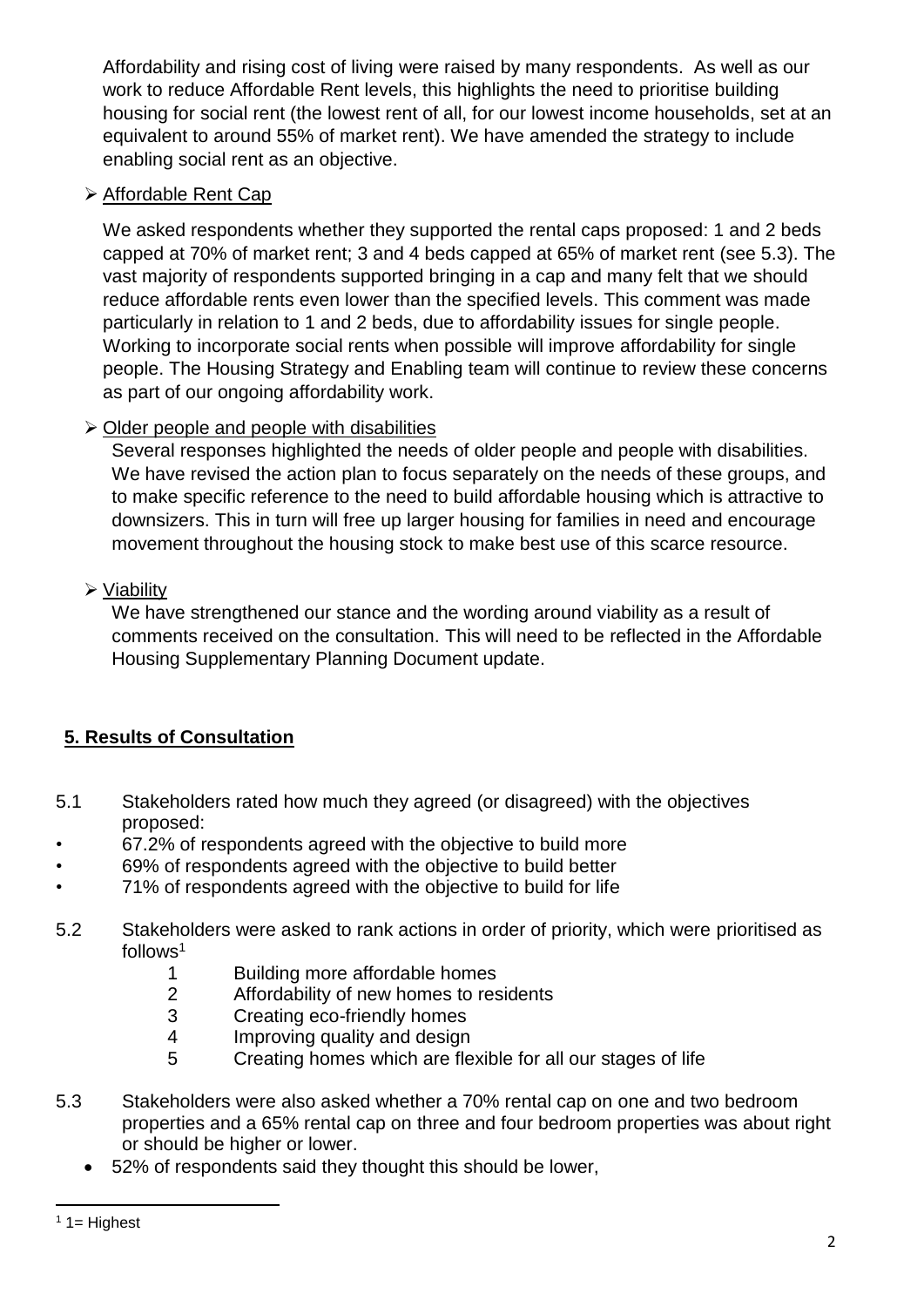- 42% about right
- 7% said they thought the caps should be higher.
- 5.4 Proposed changes are summarised in the table below and highlighted in the strategy. (This is to make clear what has changed; highlighting will be removed in the version to go to Full Council.)

| <b>PROPOSED CHANGE TO THE STRATEGY</b><br><b>FOLLOWING CONSULTATION</b>                                                                                                                                                                                                                     | <b>REFERENCE</b> | <b>PAGE</b> |
|---------------------------------------------------------------------------------------------------------------------------------------------------------------------------------------------------------------------------------------------------------------------------------------------|------------------|-------------|
| Challenging developers on viability strengthened                                                                                                                                                                                                                                            | BM <sub>3</sub>  | 6, 12       |
| Specific reference has now been made to social rents for<br>lower income households to highlight the Council's priority<br>for social rents                                                                                                                                                 | B <sub>B2</sub>  | 7, 16       |
| Added Reference to rising energy costs and costs of living<br>added                                                                                                                                                                                                                         | BFL <sub>1</sub> | 8           |
| We would suggest a change to the section which has as its<br>action "To challenge every planning application<br>that makes a viability case to reduce affordable<br>housing", and add "and/or change the tenure split<br>from the approved and adopted Council policy;<br>amended under BM3 | BM <sub>3</sub>  | 12          |
| Added action re; ensuring legal agreements securing<br>affordable housing are fit for purpose                                                                                                                                                                                               | BM <sub>3</sub>  | 13          |
| Specific reference to downsizing added                                                                                                                                                                                                                                                      | BB <sub>3</sub>  | 16          |
| Specific references to older persons housing added                                                                                                                                                                                                                                          | BB <sub>3</sub>  | 18          |
| Reference to interdepartmental working added, including<br><b>Housing Needs Team added</b>                                                                                                                                                                                                  | BB4              | 21, 22      |
| New action about housing for people with disabilities added                                                                                                                                                                                                                                 | BFL3             | 26          |

### **6. Relationship to the Corporate Strategy and Service Plan**

- 6.1 The Affordable Homes Delivery Strategy supports the Corporate Strategy 2020-25 strategic priority *Good quality housing for all income levels and age groups*, by *"delivering Waverley's new Housing Strategy to ensure homes are the right homes in the right places and that they are truly affordable for those who need them".*
- 6.2 The Strategy contributes to Outcome 7 of the Housing Delivery and Communities Service Plan: *Deliver new affordable homes: increase delivery of well-designed, wellbuilt affordable housing.*

#### **7. Implications of decision**

#### **7.1 Resource (Finance, procurement, staffing, IT)**

Resources required to achieve the aims of the strategy are listed in the Affordable Homes Delivery Strategy Action Plan.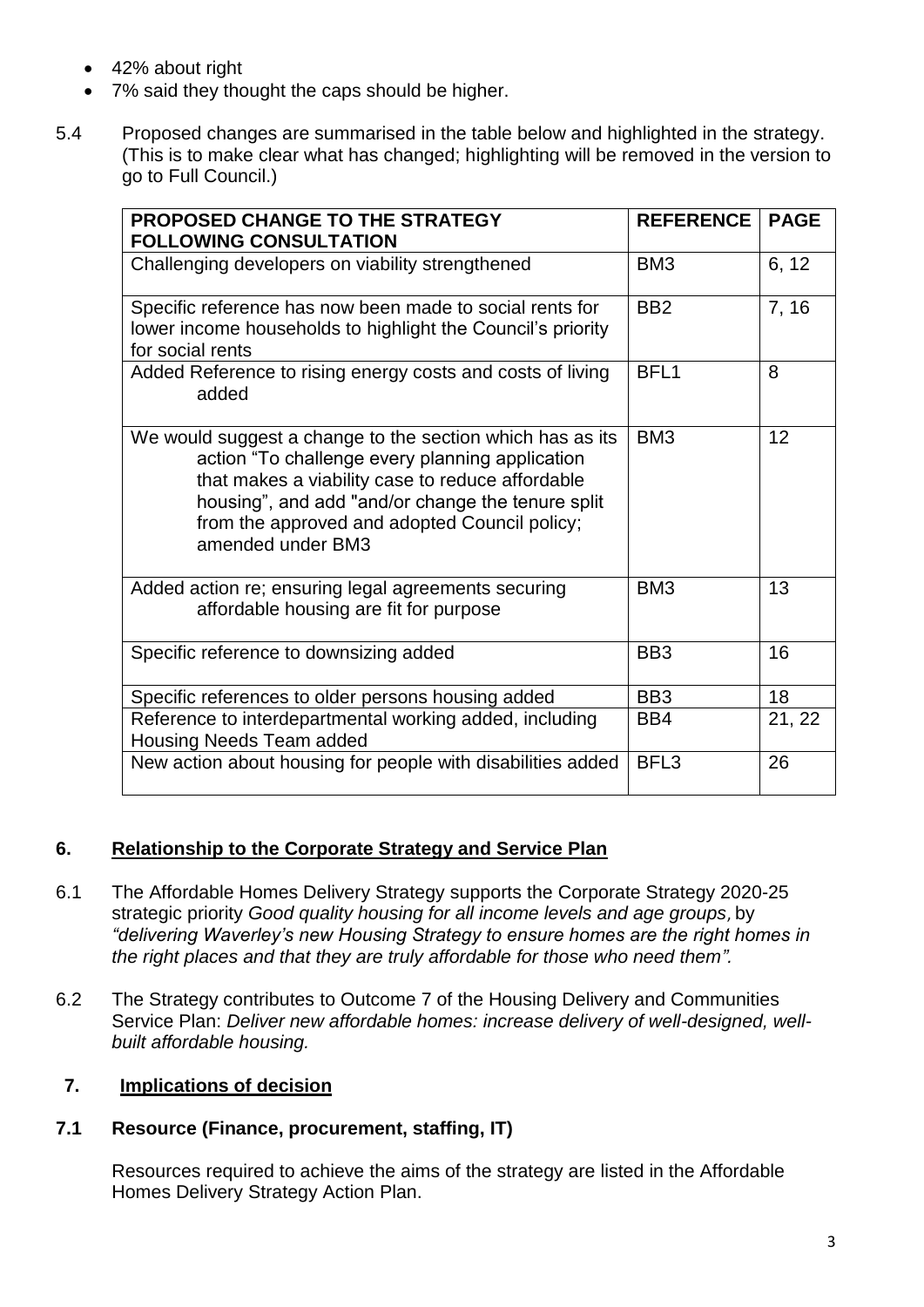### **7.2 Risk management**

The Affordable Homes Delivery Strategy recommends implementing rental caps of 70% on one and two bedroom properties and 65% on three and four beds, which the First Homes Viability Update (Three Dragons) demonstrated to be viable. This could be set out in an update to the Affordable Housing Supplementary Planning Document. However, in the interim officers will need to continue to look at each site on an individual basis and exercise flexibility. Respondents to the consultation ranked quantity (building more homes) higher than affordability (making rents/costs cheaper). Rental caps will have an impact on the viability of developments and the tenure mix of homes that can be provided through Waverley's own housing developments, as it will for other affordable housing providers. If Members decide to introduce rental caps, this commits the Council to leading by example on its own sites. To reconsider these rent levels would involve a re-consultation.

## **7.3 Legal**

There are no direct legal implications associated with this report. The Affordable Homes Delivery Strategy will underpin the Council's delivery of its statutory and national policy requirements as an affordable housing provider, together with the other key functions of the Housing Delivery and Communities Service.

### **7.4 Equality, diversity and inclusion**

Delivery of new affordable housing actively promotes equality, reduces economic and social disparities and helps to ensure an adequate standard of living for all, regardless of income or background. We know that women and those from ethnic minority groups are more likely to access affordable and social rented housing in Waverley.

See Equality Impact Assessment attached.

#### **7.5 Climate emergency declaration**

The Affordable Homes Delivery Strategy commits to developing affordable homes which are both built sustainably and enable residents to live in a more environmentally sustainable way, now and for years to come, as set out in the 'Build for Life' priority (actions BFL1-4). Throughout the life of the strategy we will explore new technologies and models of delivery to meet climate change commitments. Respondents to the survey ranked creating eco-friendly homes as the third most important action.

### **8. Consultation and engagement**

- 8.1 Approval to consult on the Affordable Homes Delivery Strategy was secured 18.01.22. Consultation opened on 27 January 2022 and ran until 24 February 2022.
- 8.2 The consultation was publicised through the Council's social media platforms, Council consultation and Housing Strategy Consultation pages on our website and publications such as Waverley Homes and People, the Economic Development Team's Business e-newsletter and member bulletin, through the Council's Affordable Housing Provider Forum and Landlord Services Advisory Board, Homechoice website home page and circulated with private developers and our Town and Parish Councils.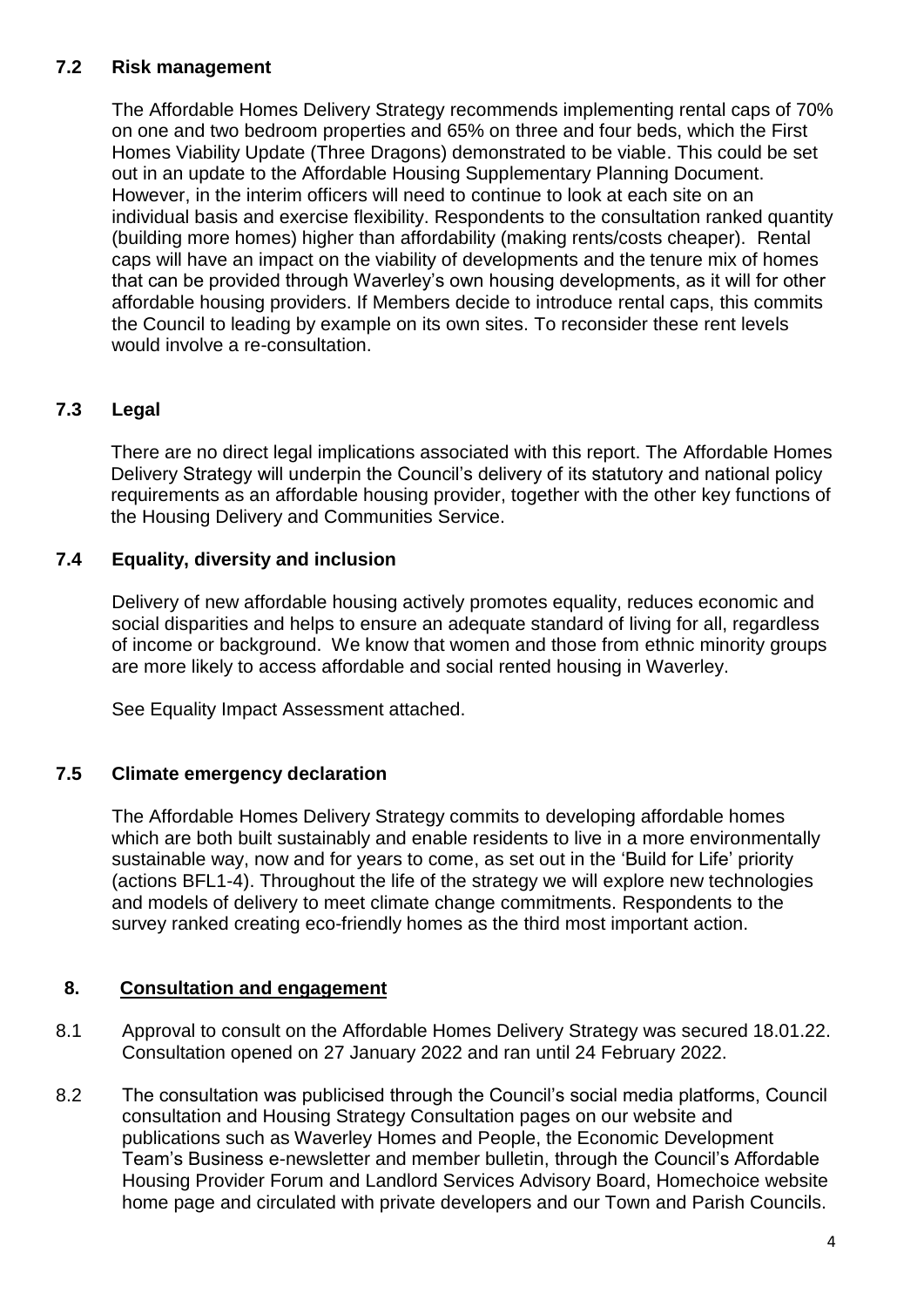- 8.3 A consultation survey was developed to collect views on the strategy and hosted on Microsoft Forms. The Affordable Homes Delivery Strategy and supporting evidence studies<sup>2</sup> sat alongside the survey. Hard copies were made available upon request.
- 8.4 Views on the strategy were sought from a wide range of stakeholders including Town and Parish Councils, affordable housing providers, developers, and residents (including those living in, or in need of, affordable housing), local businesses and employers, Council staff, Surrey County Council, Police, Fire and Rescue, Clinical Commissioning Group, Citizens Advice Bureau, Chambers of Commerce, Shelter, Crisis and other relevant stakeholders in the statutory and voluntary sector.
- 8.5 70 responses to the strategy were received: 26 responses from members of the public, 19 from Waverley, Town or Parish Councillors, 4 from community groups, 7 from other affordable housing providers and the remaining from other groups. 10 respondents were living in or waiting for an affordable home from the Council or another affordable housing provider. 71% of respondents said they found the strategy easy to understand.

### **9. Other options considered**

- 9.1 The current Housing Strategy 2018-23 is still active. A new strategy could be written to run from 2023 but the 2018-23 strategy does not reflect the current aspirations of the Corporate Strategy nor of our Climate Emergency Declaration.
- 9.2 Maintaining current Affordable Rent levels i.e. 80% rents, capped at Local Housing Allowance (LHA) – has its own risks. New rented units set at this level do not help working households on low incomes and create a disincentive for tenants currently receiving LHA to seek employment. If all households moving into new build affordable rents at 80% are in receipt of LHA, this makes the new community less of a mix of household types and less sustainable.

### **9. Governance journey**

9.1 Executive meeting 05.04.2022 to recommend adoption to Full Council 26.04.2022.

| Date: 10.01.2022                               |
|------------------------------------------------|
|                                                |
| Strategy published with agenda on 14.01.22 for |
| 24.01.22 meeting; comments invited by email    |
| Date: 22.03.2022                               |
| Date: 05.04.2022                               |
|                                                |
| Date: 26.04.2022                               |
|                                                |

### **Background Papers**

**<sup>.</sup>** <sup>2</sup>The Waverley Housing Affordability Study (Iceni)/ The First Homes Viability Update (Three Dragons)